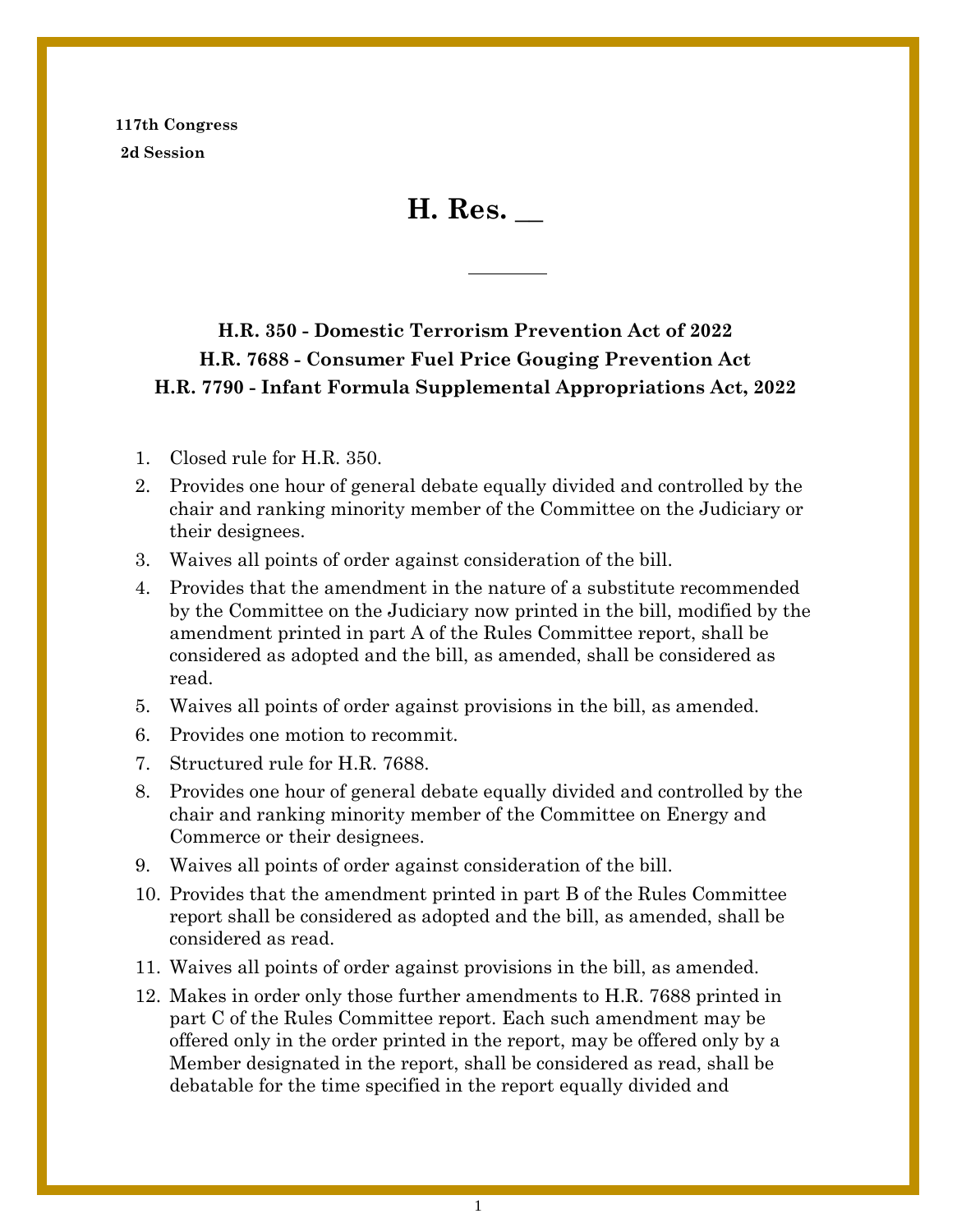controlled by the proponent and an opponent, shall not be subject to amendment, and shall not be subject to a demand for division of the question.

- 13. Waives all points of order against the amendments printed in part C of the report.
- 14. Provides one motion to recommit.
- 15. Closed rule for H.R. 7790.
- 16. Provides one hour of general debate equally divided and controlled by the chair and ranking minority member of the Committee on Appropriations or their designees.
- 17. Waives all points of order against consideration of the bill.
- 18. Provides that the bill shall be considered as read.
- 19. Waives all points of order against provisions in the bill.
- 20. Provides one motion to recommit.
- 21. Provides that at any time through the legislative day of Thursday, May19, 2022, the Speaker may entertain motions offered by the Majority Leader or a designee that the House suspend the rules with respect to multiple measures that were the object of motions to suspend the rules on May 16, 2022, May 17, 2022, May 18, 2022, or May 19, 2022, and on which the yeas and nays were ordered and further proceedings postponed. The Chair shall put the question on any such motion without debate or intervening motion, and the ordering of the yeas and nays on postponed motions to suspend the rules with respect to such measures is vacated.

#### **RESOLUTION**

*Resolved,* That upon adoption of this resolution it shall be in order to consider in the House the bill (H.R. 350) to authorize dedicated domestic terrorism offices within the Department of Homeland Security, the Department of Justice, and the Federal Bureau of Investigation to analyze and monitor domestic terrorist activity and require the Federal Government to take steps to prevent domestic terrorism. All points of order against consideration of the bill are waived. The amendment in the nature of a substitute recommended by the Committee on the Judiciary now printed in the bill, modified by the amendment printed in part A of the report of the Committee on Rules accompanying this resolution, shall be considered as adopted. The bill, as amended, shall be considered as read. All points of order against provisions in the bill, as amended, are waived. The previous question shall be considered as ordered on the bill, as amended, and on any further amendment thereto, to final passage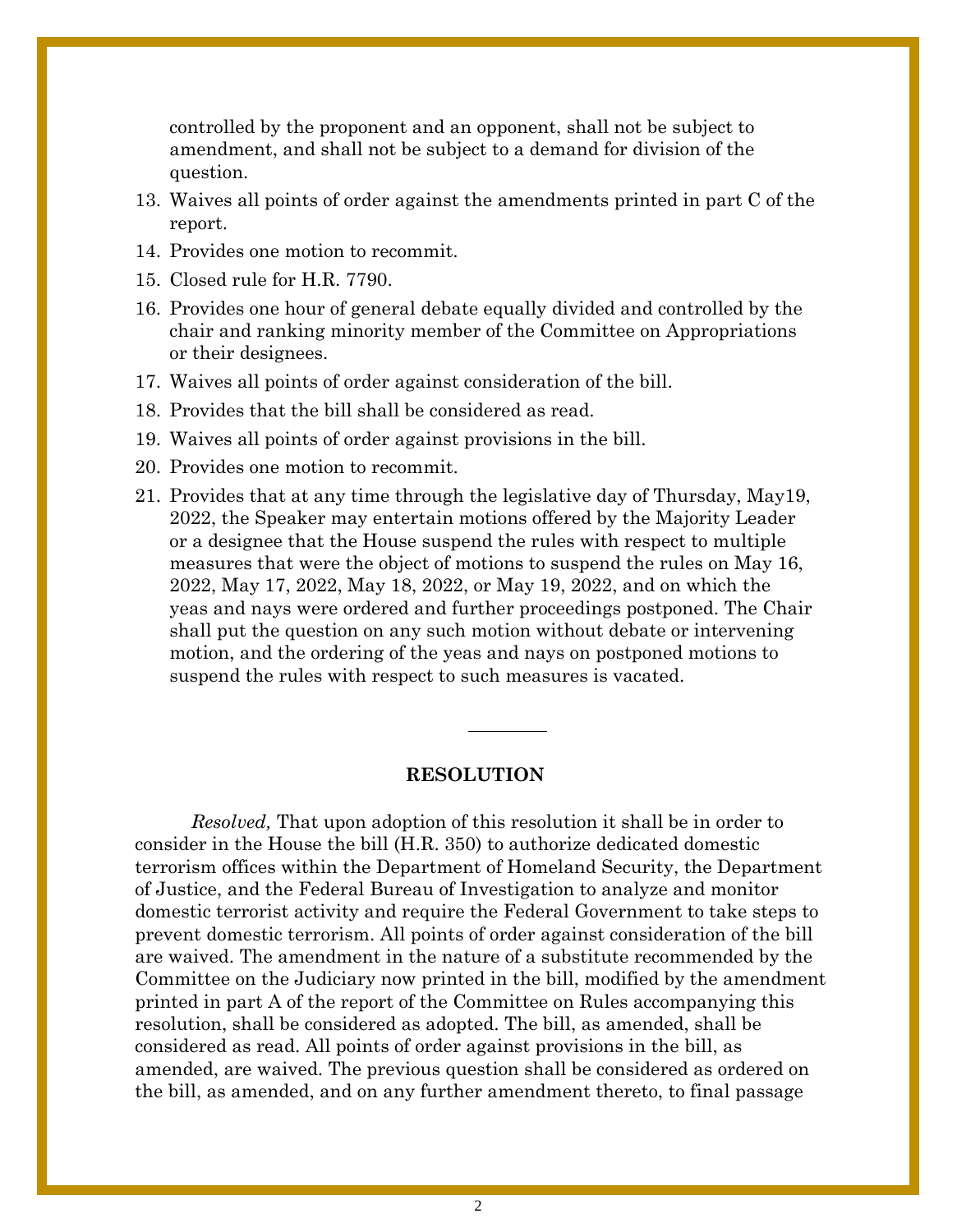without intervening motion except: (1) one hour of debate equally divided and controlled by the chair and ranking minority member of the Committee on the Judiciary or their respective designees; and (2) one motion to recommit.

Sec. 2. Upon adoption of this resolution it shall be in order to consider in the House the bill (H.R. 7688) to protect consumers from price-gouging of consumer fuels, and for other purposes. All points of order against consideration of the bill are waived. The amendment printed in part B of the report of the Committee on Rules accompanying this resolution shall be considered as adopted. The bill, as amended, shall be considered as read. All points of order against provisions in the bill, as amended, are waived. The previous question shall be considered as ordered on the bill, as amended, and on any further amendment thereto, to final passage without intervening motion except: (1) one hour of debate equally divided and controlled by the chair and ranking minority member of the Committee on Energy and Commerce or their respective designees; (2) the further amendments described in section 3 of this resolution; and (3) one motion to recommit.

Sec. 3. After debate pursuant to section 2 of this resolution, each further amendment printed in part C of the report of the Committee on Rules accompanying this resolution shall be considered only in the order printed in the report, may be offered only by a Member designated in the report, shall be considered as read, shall be debatable for the time specified in the report equally divided and controlled by the proponent and an opponent, may be withdrawn by the proponent at any time before the question is put thereon, shall not be subject to amendment, and shall not be subject to a demand for division of the question. All points of order against the further amendments printed in part C of the report of the Committee on Rules are waived.

Sec. 4. Upon adoption of this resolution it shall be in order to consider in the House the bill (H.R. 7790) making emergency supplemental appropriations to address the shortage of infant formula in the United States for the fiscal year ending September 30, 2022, and for other purposes. All points of order against consideration of the bill are waived. The bill shall be considered as read. All points of order against provisions in the bill are waived. The previous question shall be considered as ordered on the bill and on any further amendment thereto to final passage without intervening motion except: (1) one hour of debate equally divided and controlled by the chair and ranking minority member of the Committee on Appropriations or their respective designees; and (2) one motion to recommit.

Sec. 5. (a) At any time through the legislative day of Thursday, May 19, 2022, the Speaker may entertain motions offered by the Majority Leader or a designee that the House suspend the rules as though under clause 1 of rule XV with respect to multiple measures described in subsection (b), and the Chair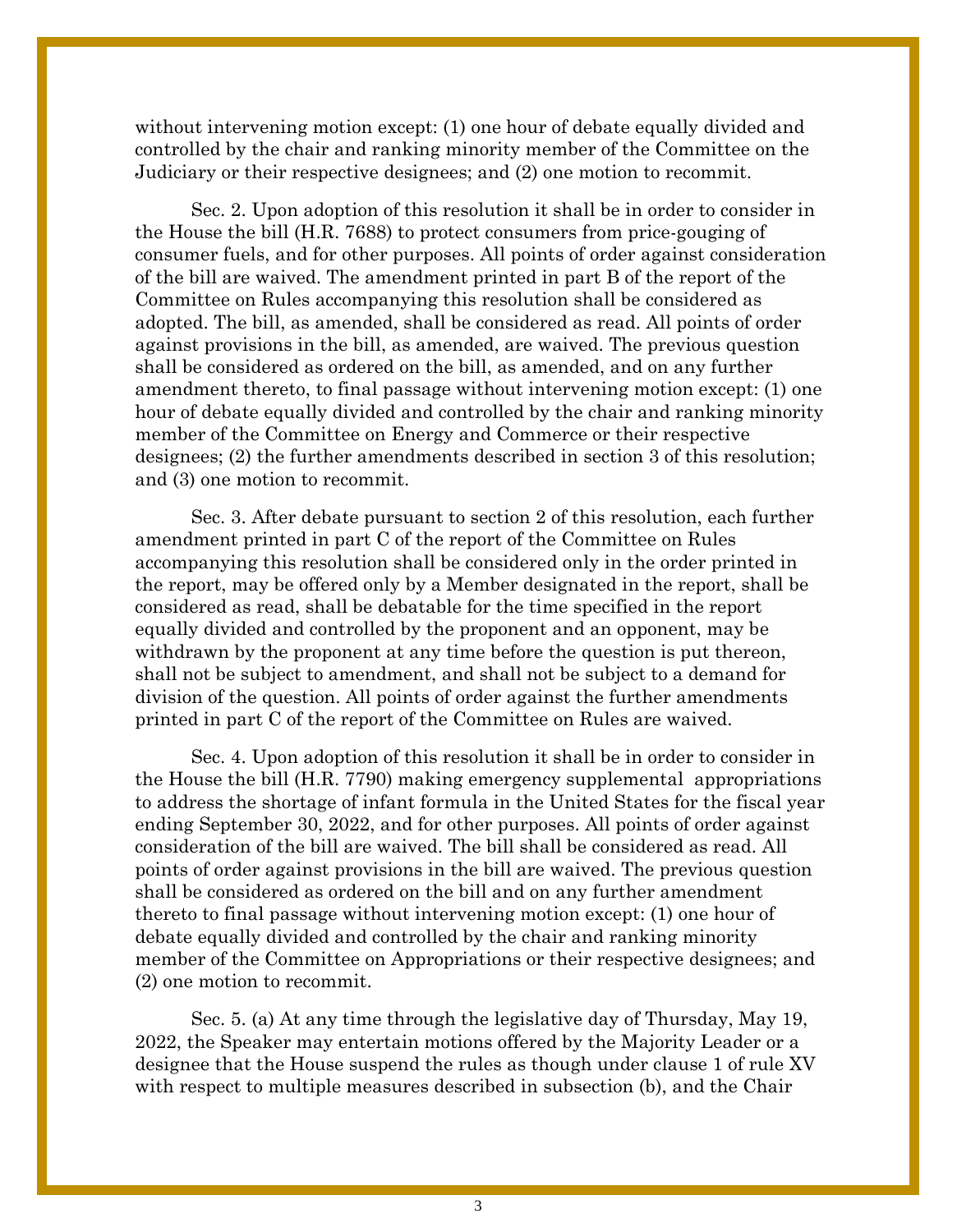shall put the question on any such motion without debate or intervening motion.

(b) A measure referred to in subsection (a) includes any measure that was the object of a motion to suspend the rules on the legislative day of May 16, 2022, May 17, 2022, May 18, 2022, or May 19, 2022, in the form as so offered, on which the yeas and nays were ordered and further proceedings postponed pursuant to clause 8 of rule XX.

(c) Upon the offering of a motion pursuant to subsection (a) concerning multiple measures, the ordering of the yeas and nays on postponed motions to suspend the rules with respect to such measures is vacated to the end that all such motions are considered as withdrawn.

### **SUMMARY OF AMENDMENT TO H.R. 350 IN PART A PROPOSED TO BE CONSIDERED AS ADOPTED**

#### **Sponsor # Description**

**[1. Nadler](https://amendments-rules.house.gov/amendments/MANAGERS2_xml220517130615473.pdf)  [\(NY\)](https://amendments-rules.house.gov/amendments/MANAGERS2_xml220517130615473.pdf)** #3 **(MANAGER'S)** Makes technical and clarifying changes to the definition of "domestic terrorism." Adds a rule of construction for First Amendment protected activity. Adds civil rights certification to reporting requirements.

## **SUMMARY OF AMENDMENT TO H.R. 7688 IN PART B PROPOSED TO BE CONSIDERED AS ADOPTED**

#### **Sponsor # Description**

**[1. Pallone](https://amendments-rules.house.gov/amendments/PALLON_036_xml220515193845957.pdf)  [\(NJ\)](https://amendments-rules.house.gov/amendments/PALLON_036_xml220515193845957.pdf)** #5 **(MANAGER'S)** Enhances the FTC's authority to go after false market information designed to artificially inflate prices, doubles the maximum penalty for manipulating wholesale oil markets, and directs the Energy Information Administration to collect and publish information related to the quantity and pricing of transportation fuels.